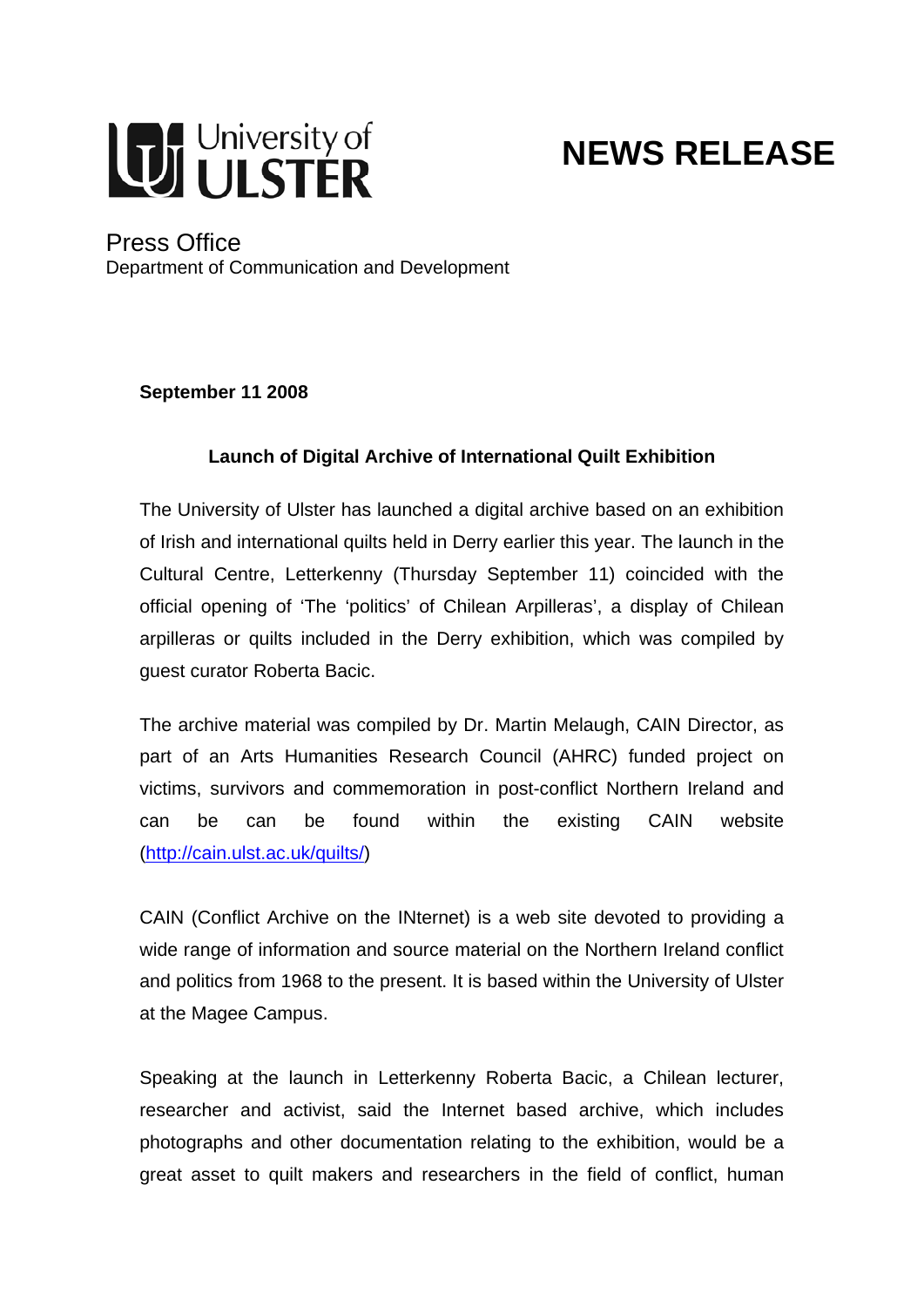rights, textile and community arts, as well as those dealing with trauma caused by war or violent conflict.

In the exhibition's introductory brochure she writes that preparing for the exhibition was much more than just collecting beautiful or interesting pieces.

"It was empowering and insightful to meet quilt makers from all over Ireland. For over a year we have shared the meaning of being involved in quilt making and what this has meant to women's lives as individuals and part of a group, and then extend it beyond their group to the other groups of quilt makers. It has also meant looking beyond Ireland, to becoming part of the wider world and feel and share the universality of being a woman and experiencing adverse situations, be those: wars, poverty, marginalisation, political repression, racism, human rights violations, disempowerment and abuse.

While quilt-making has enjoyed a revival in recent years, for centuries it has been used by women as a medium to express their creativity and tell stories of conflict, struggle and survival. The Derry exhibition 'The Art of Survival International and Irish Quilts' featured quilts from many countries including Colombia, Egypt, Germany, India, Kazakhstan, Palestine, Peru, the USA and Zimbabwe.

#### **For further information contact: Trina Porter, Press Office, University of Ulster, 028 90368390 or 07789757784**